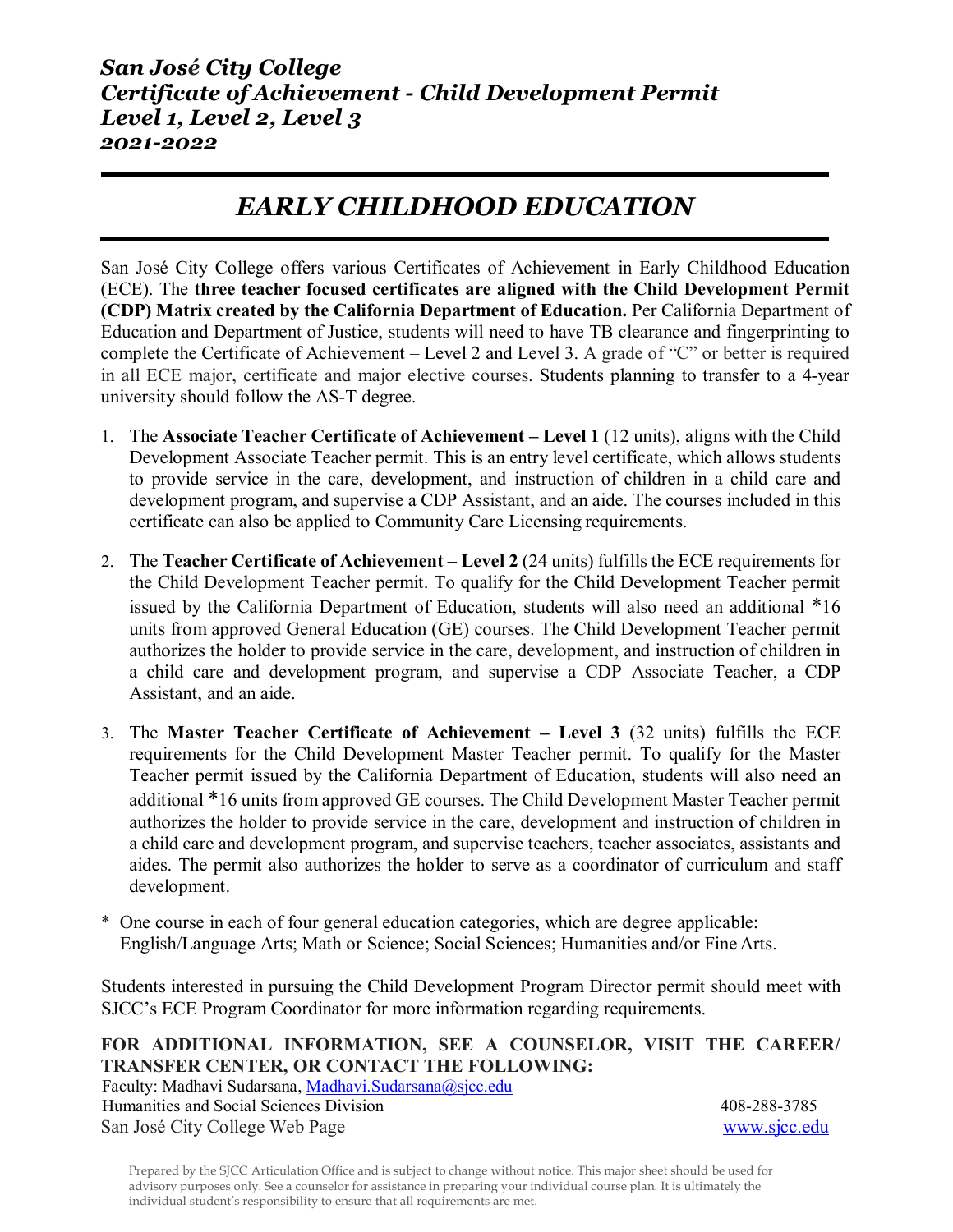### *Early Childhood Education: Associate Teacher*

 *All major courses must be completed with a grade of "C" or better.*

| <b>CERTIFICATE OF ACHIEVEMENT - LEVEL 1:</b> | <b>UNITS</b> |                                                   |   |
|----------------------------------------------|--------------|---------------------------------------------------|---|
| ECE 101                                      |              | Introduction to Curriculum                        |   |
|                                              | ECE 102      | Principles & Practices of Teaching Young Children | 3 |
| ECE                                          |              | 107 Child, Family, and Community                  | 3 |
|                                              |              | FCS 070 Child Development                         | 3 |
| <b>TOTAL</b>                                 | 12           |                                                   |   |

Upon completion of program students will be able to:

- Describe important milestones of a child's physical, intellectual, emotional, and social growth and development.
- Plan and implement developmentally appropriate curriculum.
- Explain the effects of family–staff relationships, family members, and the community on physical, cognitive, social, and emotional development of the child.
- Explain the major learning theories and curriculum models and evaluate their application in early childhood education programs.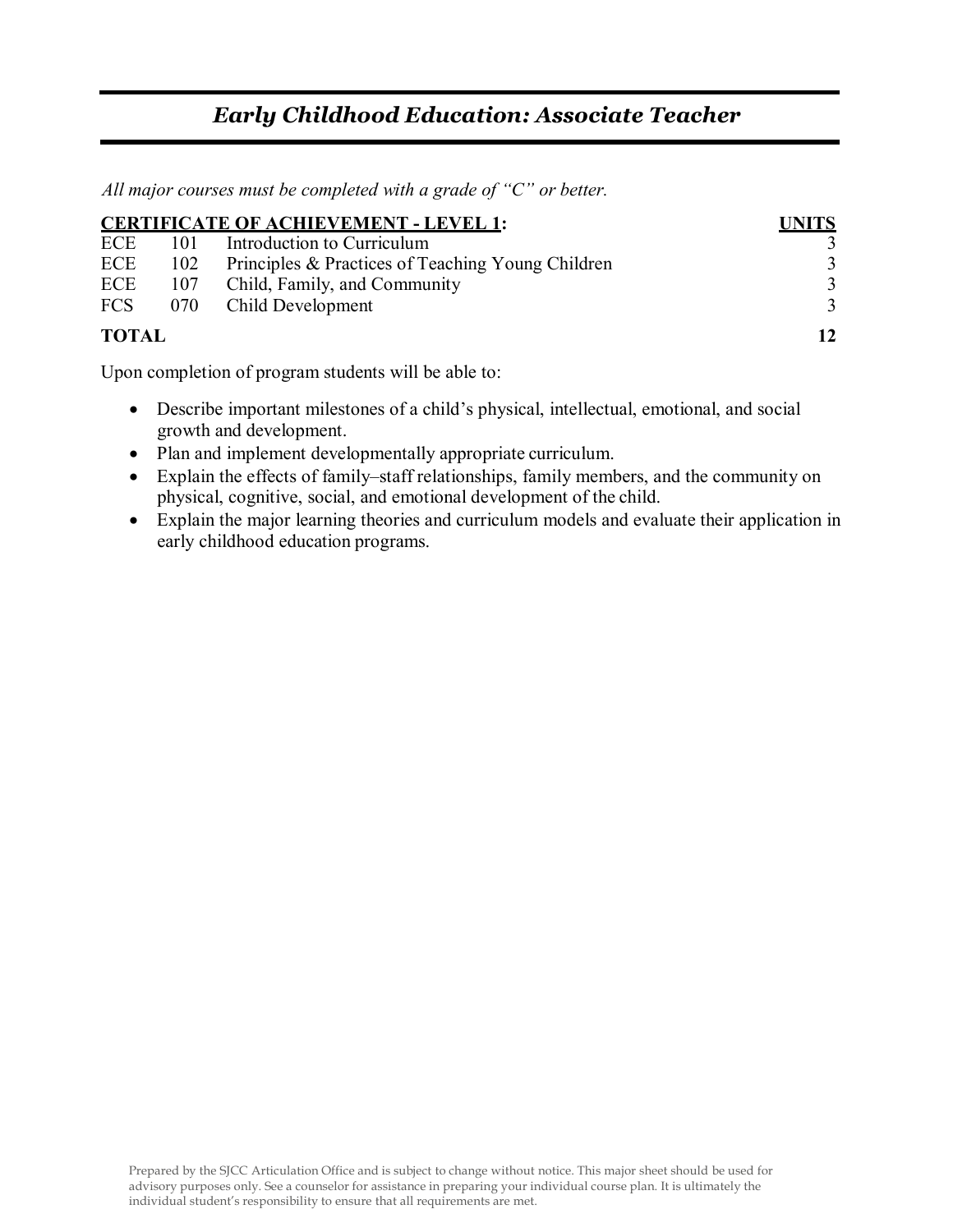## *Early Childhood Education: Teacher*

 *All major courses must be completed with a grade of "C" or better.*

| <b>CERTIFICATE OF ACHIEVEMENT - LEVEL 2:</b> |      |                                                       |    |
|----------------------------------------------|------|-------------------------------------------------------|----|
| <b>FCS</b>                                   | 070  | Child Development                                     | 3  |
| <b>ECE</b>                                   | 020  | Observation and Assessment Methods in ECE             | 3  |
| ECE                                          | 101  | Introduction to Curriculum                            | 3  |
| $*$ ECE                                      | 101B | Practicum in Early Childhood Education                | 3  |
| ECE                                          | 102  | Principles & Practices of Teaching Young Children     | 3  |
| <b>ECE</b>                                   | 107  | Child, Family, and Community                          | 3  |
| ECE                                          | 108  | Health, Safety and Nutrition in Child Care            | 3  |
|                                              |      | *ECE 101B must be taken at San José City College.     |    |
|                                              |      | <b>Plus an additional 3 units from the following:</b> |    |
| <b>ECE</b>                                   | 104  | Art and Creativity for Children                       | 3  |
| ECE                                          | 105  | Language Development for Young Children               | 3  |
| <b>ECE</b>                                   | 109  | Music, Movement, and Rhythm Activities for Children   | 3  |
| <b>ECE</b>                                   | 147  | Teaching Young Children in a Diverse Society          | 3  |
| ECE                                          | 191  | Infant Toddler Development                            | 3  |
| ECE                                          | 146  | Child Guidance and Discipline                         | 2  |
| <b>Total:</b>                                |      |                                                       | 24 |

Upon successful completion of this program, students will be able to:

- Describe important milestones of a child's physical, intellectual, emotional, and social growth and development.
- Explain the effects of family–staff relationships, family members, and the community on physical, cognitive, social, and emotional development of the child.
- Plan and assess developmentally appropriate learning environments that support children's health, safety, and holistic development.
- Reflect on and critically assess one's own teaching experiences in the classroom to inform practice and improve skills in working with children.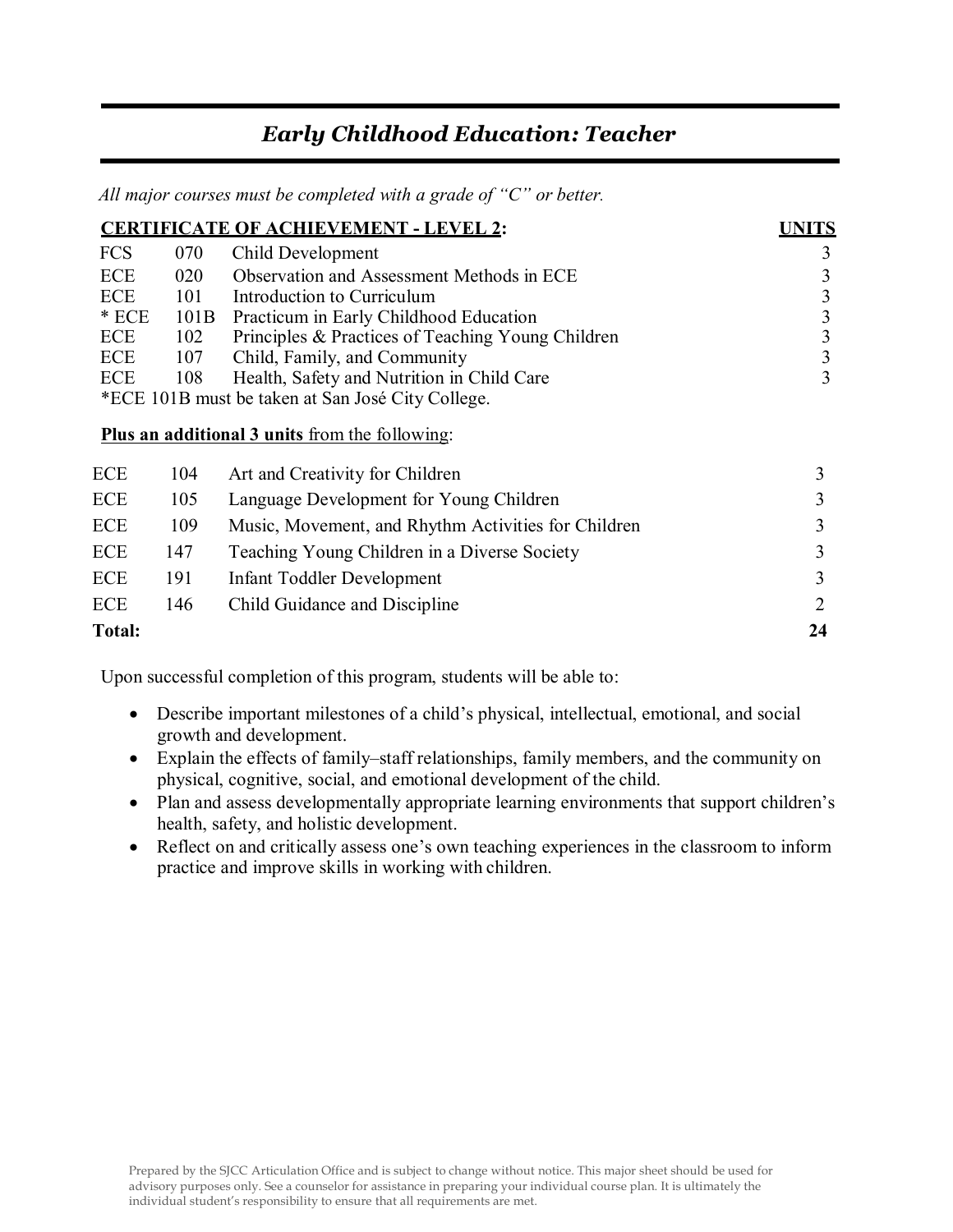# *Early Childhood Education: Master Teacher*

 *All major courses must be completed with a grade of "C" or better.*

|            |      | <b>CERTIFICATE OF ACHIEVEMENT - LEVEL 3:</b>                                                    | <b>UNITS</b>                               |
|------------|------|-------------------------------------------------------------------------------------------------|--------------------------------------------|
| ECE        | 020  | Observation and Assessment Methods in ECE                                                       |                                            |
| ECE        | 101  | Introduction to Curriculum                                                                      | $\begin{array}{c} 3 \\ 3 \\ 3 \end{array}$ |
| $\,^*$ ECE | 101B | Practicum in Early Childhood Education                                                          |                                            |
| ECE        | 102  | Principles & Practices of Teaching Young Children                                               | $\mathfrak{Z}$                             |
| ECE        | 107  | Child, Family, and Community                                                                    | $\mathfrak{Z}$                             |
| ECE        | 108  | Health, Safety and Nutrition in Child Care                                                      | $\overline{3}$                             |
| ECE        | 142  | Supervising Adults - The Mentor Teacher                                                         | $\overline{2}$                             |
| <b>FCS</b> | 070  | Child Development                                                                               | $\overline{3}$                             |
|            |      | *ECE 101B must be taken at San José City College.                                               |                                            |
|            |      | <b>Plus an additional 3 units from the following:</b>                                           |                                            |
| ECE        | 016  | Storytelling for Children                                                                       | $\overline{2}$                             |
| ECE        | 017  | Literacy Development in Children                                                                | $\overline{2}$                             |
| ECE        | 018  | Children's Literature                                                                           | $\mathbf{2}$                               |
| ECE        | 104  | Art and Creativity for Children                                                                 | $\overline{\mathbf{3}}$                    |
| <b>ECE</b> | 105  | Language Development for Young Children                                                         | $\overline{\mathbf{3}}$                    |
| ECE        | 109  | Music, Movement, and Rhythm Activities for Children                                             | $\overline{\mathbf{3}}$                    |
| ECE        | 146  | Child Guidance and Discipline                                                                   | $\overline{2}$                             |
| ECE        | 147  | Teaching Young Children in a Diverse Society                                                    | $\overline{\mathbf{3}}$                    |
| ECE        | 191  | <b>Infant Toddler Development</b>                                                               | $\overline{\mathbf{3}}$                    |
| ECE        | 192  | Care and Education for Infants and Toddlers                                                     | $\overline{3}$                             |
|            |      | <u>Plus an additional 6 unduplicated units from one of the seven following specializations:</u> |                                            |
|            |      | <b>Specialization 1: Bilingual/Bi-cultural Development</b>                                      |                                            |
| <b>ECE</b> | 105  | Language Development for Young Children                                                         | 3                                          |
| <b>ECE</b> | 147  | Teaching Young Children in a Diverse Society                                                    | 3                                          |
|            |      | <b>Specialization 2: Curriculum</b>                                                             |                                            |
| ECE        | 104  | Art and Creativity for Children                                                                 | 3                                          |
| <b>ECE</b> | 109  | Music, Movement, and Rhythm Activities for Children                                             | 3                                          |
|            |      | <b>Specialization 3: Inclusion</b>                                                              |                                            |
| <b>ECE</b> | 145  | The Child with Special Needs                                                                    | 3                                          |
| <b>ECE</b> | 149  | Inclusion of Children with Special Needs in Early Childhood Program                             | 3                                          |
|            |      | <b>Specialization 4: Infant Toddler</b>                                                         |                                            |
| ECE        | 191  | <b>Infant Toddler Development</b>                                                               | 3                                          |
| <b>ECE</b> | 192  | Care and Education for Infants and Toddlers                                                     | 3                                          |
|            |      | <b>Specialization 5: Language and Literacy</b>                                                  |                                            |
| ECE        | 016  | Storytelling for Children                                                                       | $\overline{c}$                             |
| <b>ECE</b> | 017  | Literacy Development in Children                                                                | $\frac{2}{2}$                              |
| <b>ECE</b> | 018  | Children's Literature                                                                           |                                            |
|            |      |                                                                                                 |                                            |